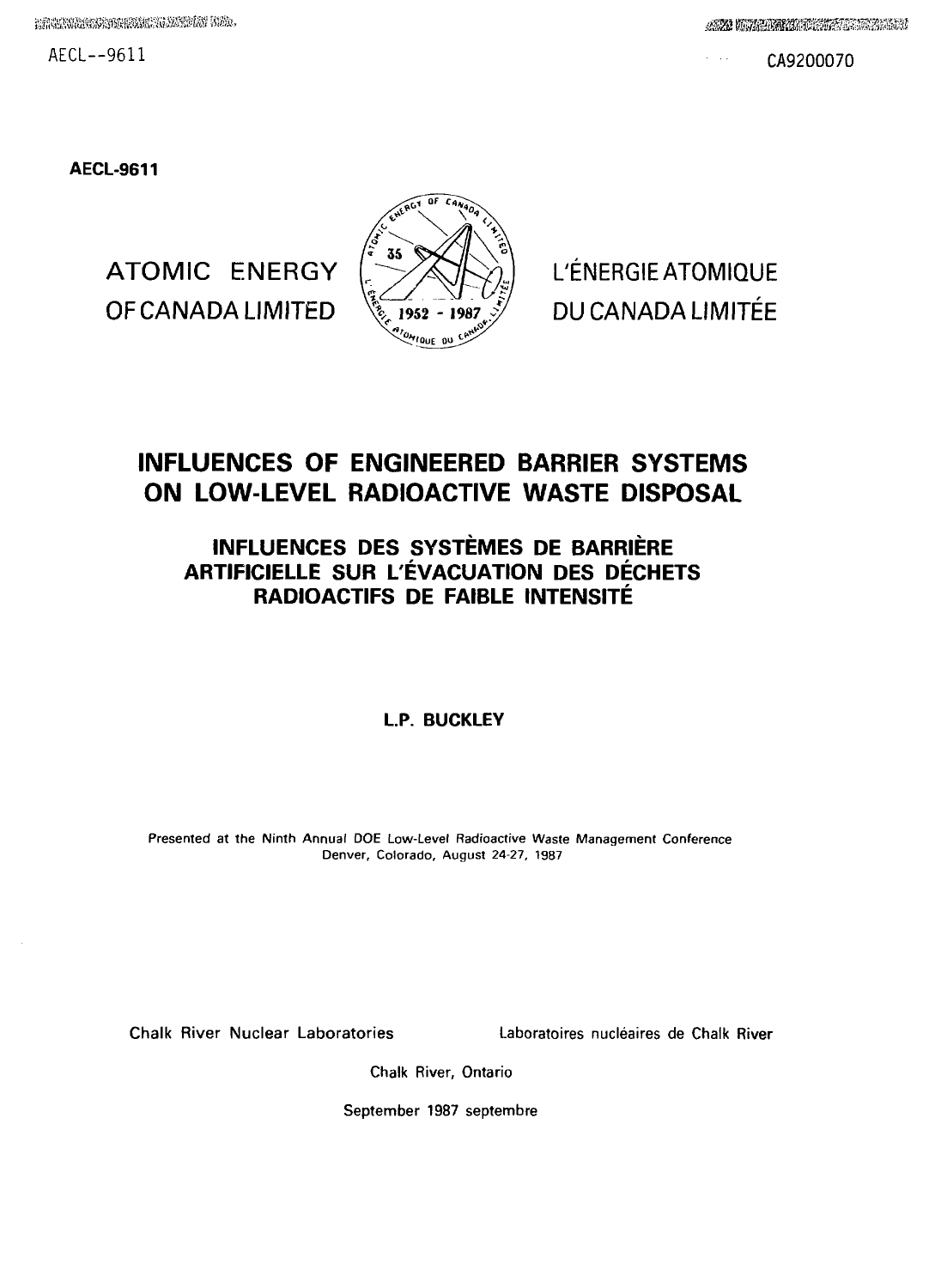## ATOMIC ENERGY OF CANADA LIMITED

## INFLUENCES OF ENGINEERED BARRIER SYSTEMS ON LOW-LEVEL RADIOACTIVE WASTE DISPOSAL

by

## L.P. BUCKLEY

 $\bar{z}$ 

Presented at the Ninth Annual DOE Low-Level Radioactive Waste Management Conference Denver, Colorado, August 24-27, 1987

> Waste Management Technology Division Chalk River Nuclear Laboratories Chalk River, Ontario KOJ IPO

> > 1987 September

AECL-9611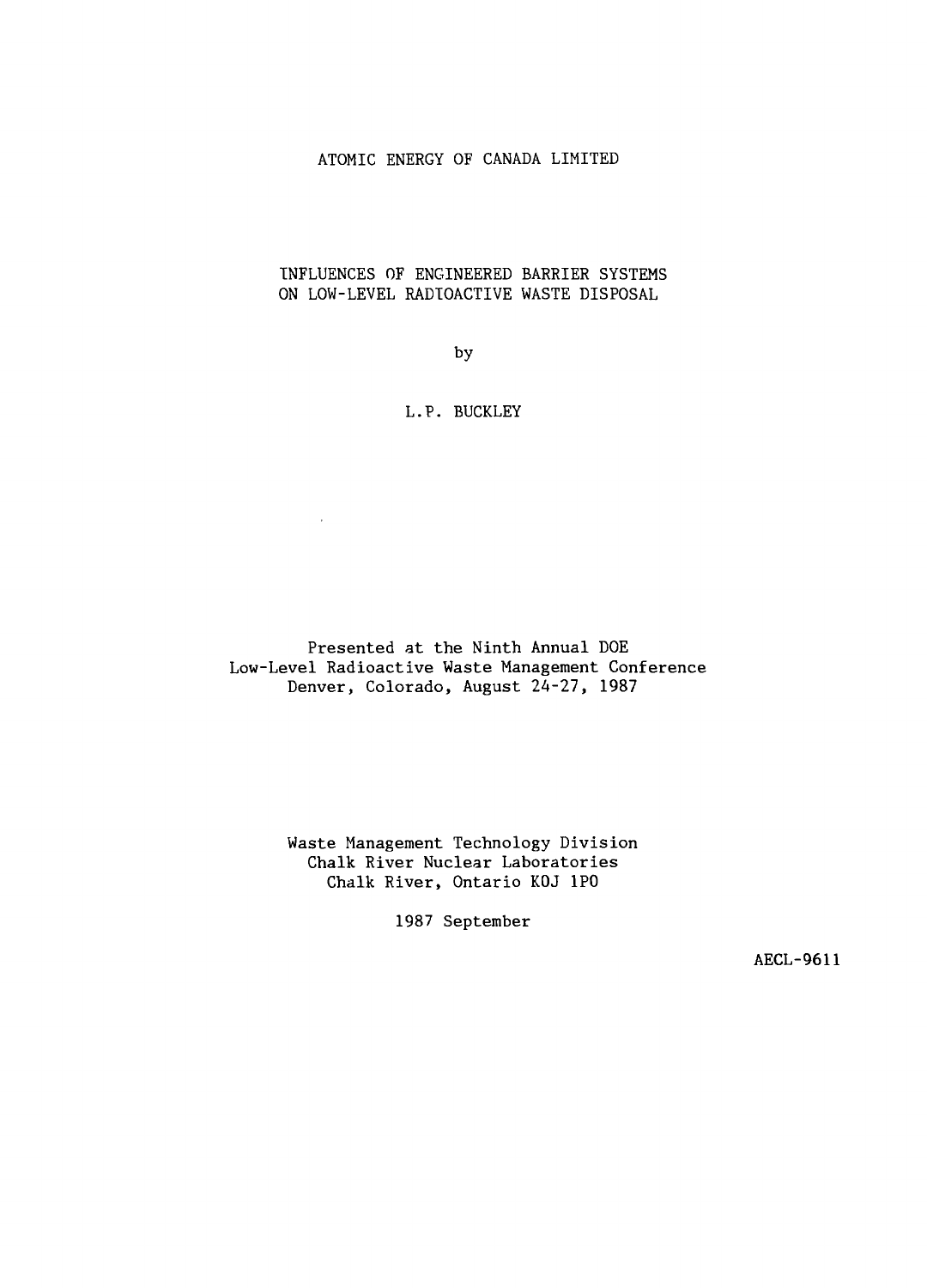## L'ENERGIE ATOMIQUE DU CANADA, LIMITEE

# INFLUENCES DES SYSTEMES DE BARRIERE ARTIFICIELLE SUR L'EVACUATION DES DÉCHETS RADIOACTIFS DE FAIBLE INTENSITÉ

Dar

L.P. Buckley

# RESUME

II y a de grandes différences entre la pratique actuelle de l'ensevelissement à faible profondeur dans le sol et les autres concepts possibles d'évacuation des déchets radioactifs de faible intensité. La protection supplémentaire assurée par les systèmes de barrière artificielle peut apaiser la grande inquiétude du public à l'égard de l'ensevelissement à faible profondeur dans le sol, à savoir: les affaissements de terrain, les eaux souterraines d'infiltration, la migration des radionuelides et la vulnérabilité à l'intrusion des tranchées de faible profondeur.

La présence de diverses barrières artificielles pour réduire l'écoulement des eaux, retenir les radionuelides et empêcher l'intrusion des plantes, des animaux ou des êtres humains conduit à apporter de grandes modifications aux données d'entrée des modèles d'évaluation de l'efficacité. On décrit, dans ce rapport, plusieurs programmes en cours pour la prédiction avec plus de précision de l'efficacité à long terme des barrières artificielles pour déchets radioactifs de faible intensité.

> Laboratoires Nucléaires de Chalk River Chalk River, Ontario KOJ 1J0

> > 1987 septembre AECL-9611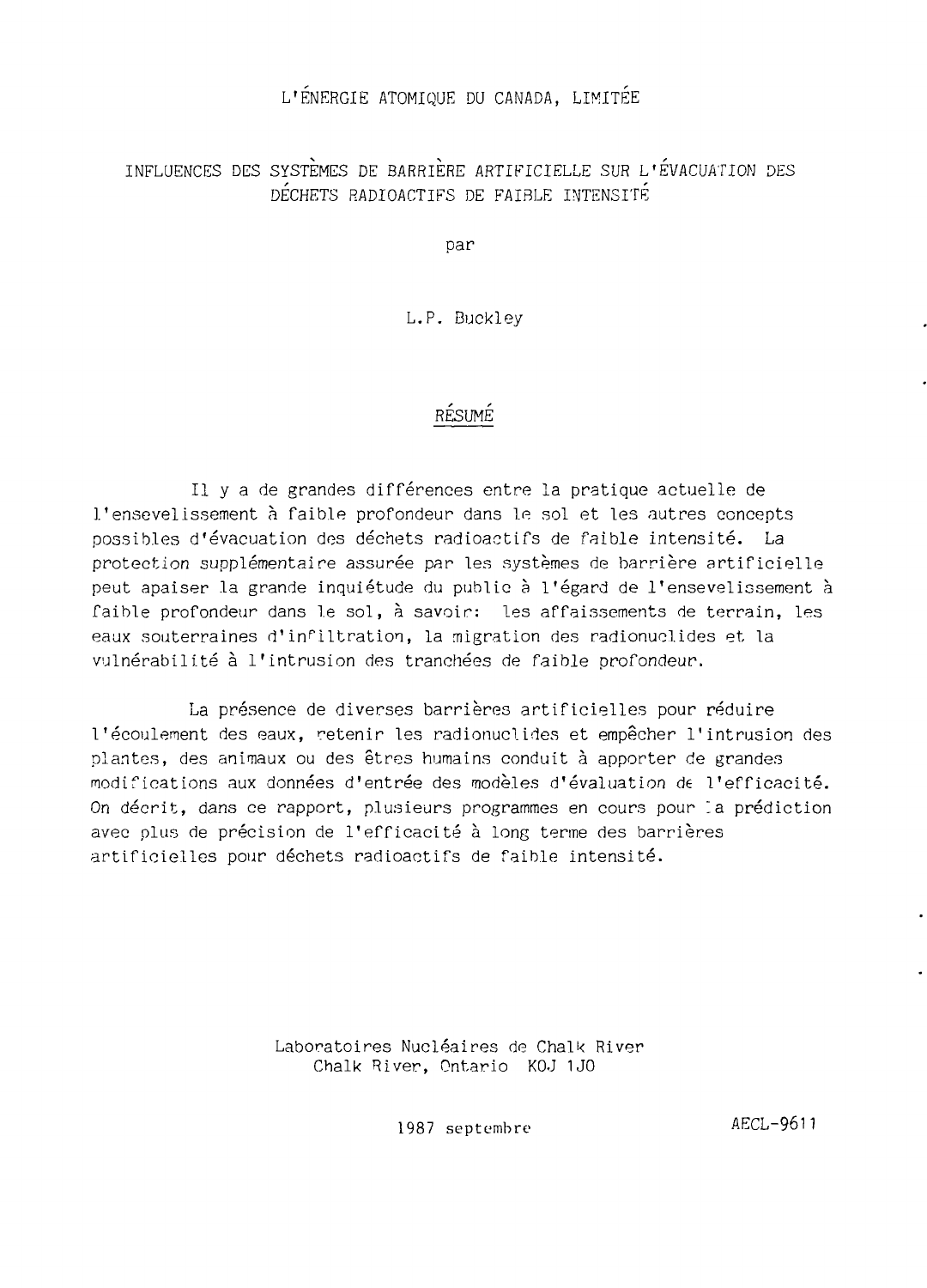### ATOMIC ENERGY OF CANADA LIMITED

## INFLUENCES OF ENGINEERED BARRIER SYSTEMS ON LOW-LEVEL RADIOACTIVE WASTE DISPOSAL

by

### L.P. BUCKLEY

## ABSTRACT

There are major differences between the current practices of shallow land burial and alternative concepts for the disposal of low-level radioactive wastes. Additional protection provided with engineered barrier systems can overcome major concerns the public has with shallow land burial: subsidence; percolating ground waters; radionuclide migration; and, the vulnerability of shallow trenches to intrusion.

The presence of a variety of engineered barriers to restrict water movement, retain radionuclides and to prevent plant animal or human intrusion leads to significant changes to input data for performance assessment models. Several programs which are underway to more accurately predict the long-term performance of engineered barriers for low-level waste will be described.

> Waste Management Technology Division Chalk River Nuclear Laboratories Chalk River, Ontario, KOJ 1J0

> > 1987 September

**AECL-9611**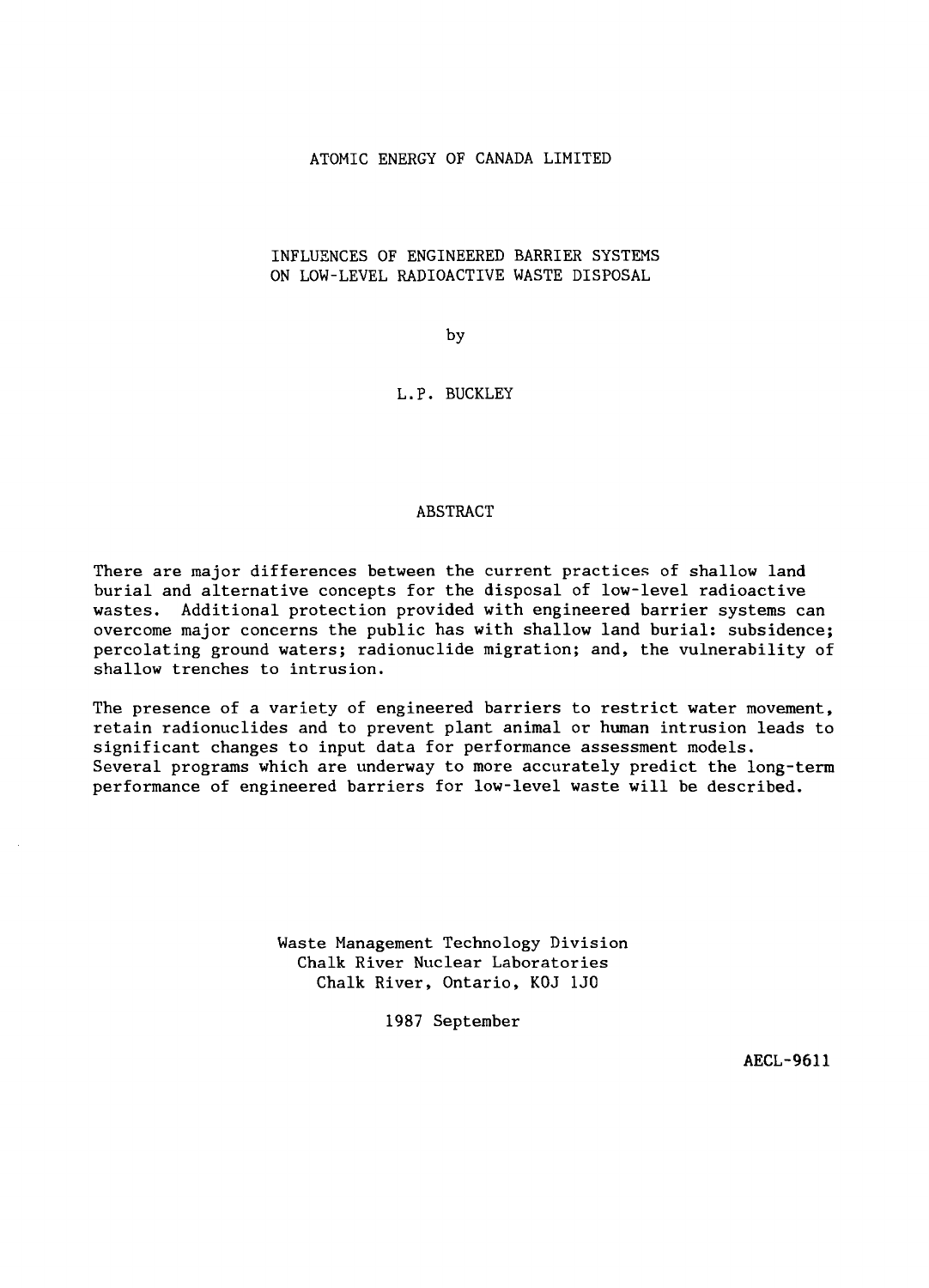#### INTRODUCTION

The disposal of low-level radioactive waste has not been practiced in Canada. Plans are now underway to begin the disposal of wastes which hava been stored and are currently being generated at Atomic Energy of Canada Limited research facilities (1,2). The disposal program has focused on developing technology that will effectively limit water ingress which is the major pathway for radionuclide releases from a disposal facility. Along with site characterization (3), experimental programs are underway to consider radionuclide migration in unsaturated flow regimes in the expected closed system (4).

Disposal of waste at the Chalk River Nuclear Laboratories site will take place in an Intrusion Resistant Underground Structure which has been labelled IRUS. The below ground disposal facility will be located in a free-draining stabilized sand dune above the water table. The facility will utilize four major engineered barriers as a system to prevent water ingress, to restrict radionuclide movement and to reduce intrusion.

The engineered barriers include:

- prepared waste forms
- storage, transport and disposal containers
- backfill and buffer materials, and
- a monolithic concrete cover.

The structure will be designed with 60 cm thick reinforced-concrete walls, and a 100 cm thick self-supporting, reinforced-concrete cover. Backfill will be placed in and around the waste as the waste is positioned within the repository. The unique feature of the facility is the open bottom concept adopted to allow any water which might enter the facility to drain freely rather than remain in contact with the waste. The open bottom will be composed of layers of crushed gravel, compacted sand, clay or other buffer materials. The layers will allow water to pass freely through the repository while retaining radionuclides released from the waste. The various features of the facility are shown in Figure 1.

The concerns most often encountered when discussions about the safety of low-level radioactive waste disposal include the following:

- subsidence of the disposal trench cover;
- percolating water passing through or collecting in the disposal trench;
- subsequent leaching and migration of radionuclides; and,
- the vulnerability of the disposal facility to intrusion.

The concerns raised about shallow land burial and their influence on **the** research and development programs at the Chalk River Nuclear Laboratories on engineered barrier systems will be discussed.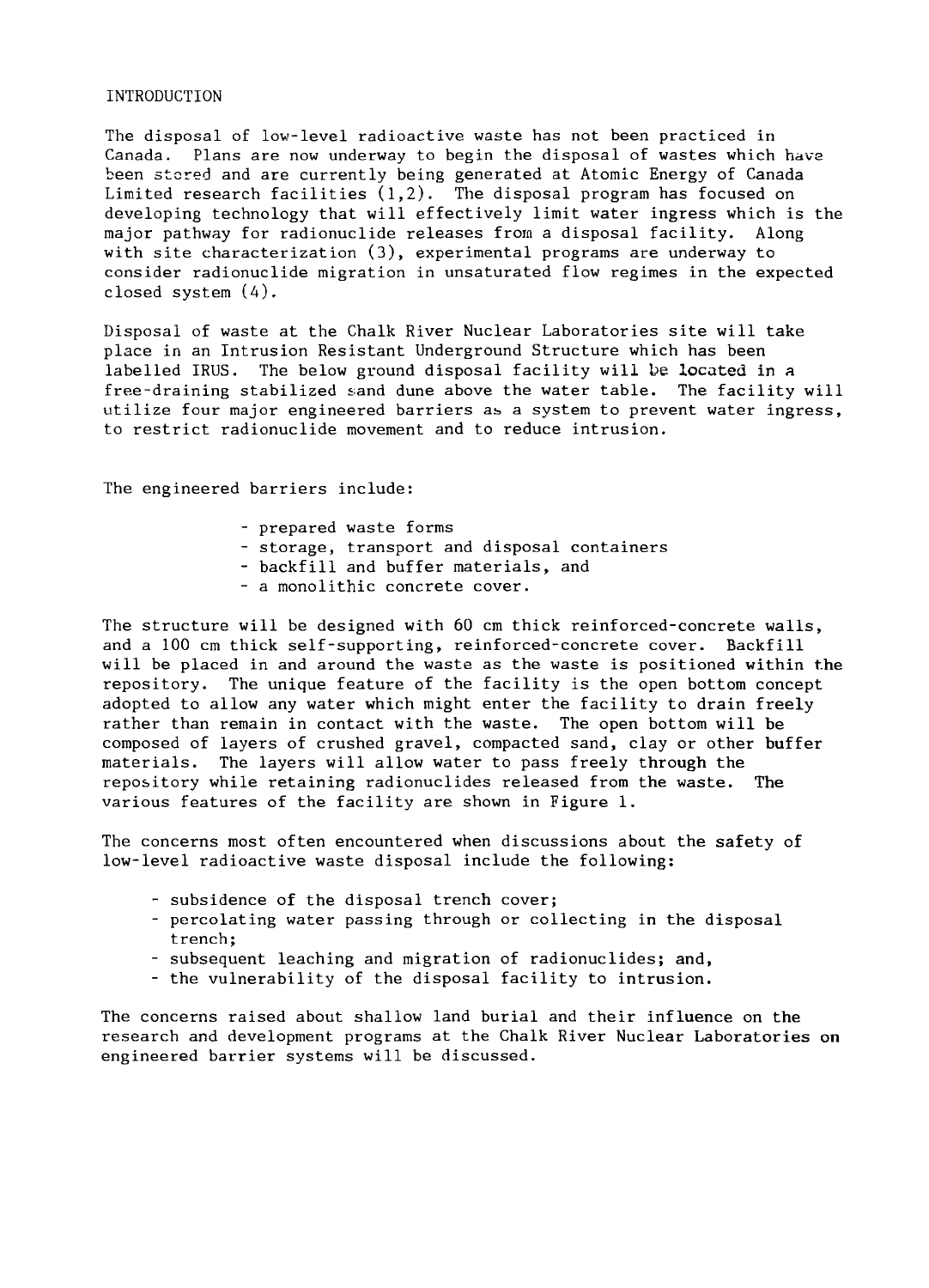

Figure 1. Cross-section of the Completed Intrusion-Resistant Underground Structure (IRUS) for the Disposal of Low-Level Radioactive Wastes.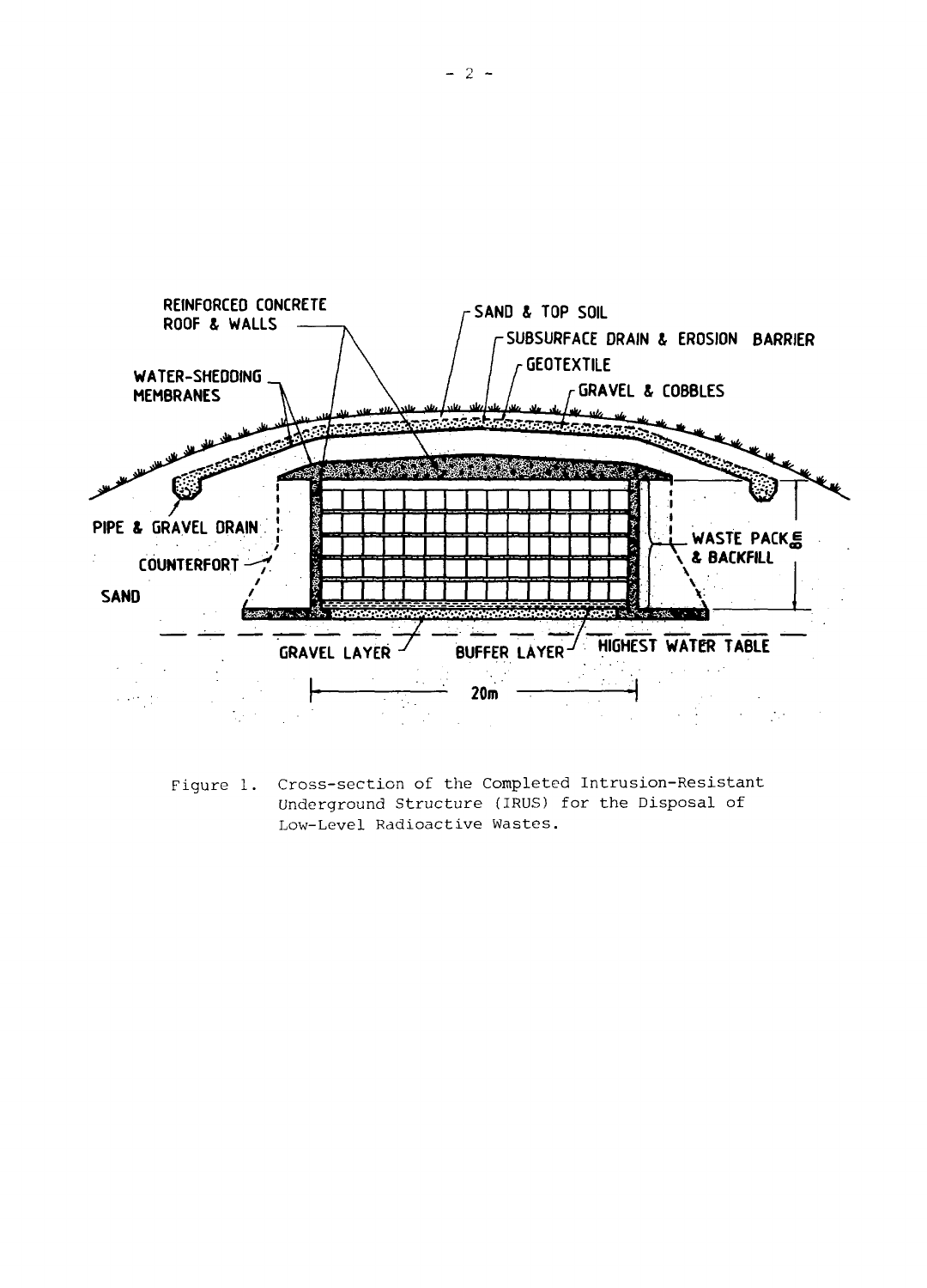#### INTRUSION

The process of disposal of waste requires that some action be taken to restrict or deny entry into the repository once the filling operation has ceased and the facility has been closed. To aLleviate plant and animal intrusion, there are a number of barriers which might be employed. One possibility is depicted in Figure 1. In the cross-section of the closed IRUS facility, the use of multiple layers of sand, clay, gravel and cobbles will restrict root travel in the direction of the repository cover and the waste within the repository. Burrowing animals such as rabbits, groundhogs and other smaller species will be thwarted from digging below the zone of gravel and cobbles.

To restrict human intrusion, institutional controls using both active and passive methods will be employed. Fences, groundwater monitoring stations and restricted land use will help to control humans from encroaching on the site. After institutional controls have been removed, the presence of the reinforced concrete cover should deter all but the most determined intruder from entering and dispersing the waste that has been disposed of.

### **SUBSIDENCE**

When the causes of subsidence have been examined, the only experience which can be drawn on is that associated with early attempts to use shallow land trench burial for wastes which were for the most part uncompacted and unconsolidated. Naturally as the waste decomposed, settling of the trench cover took place as the waste volumes contracted. Without support the soil cover collapsed which allowed precipitation to collect in ponds and then percolate into the trench to hasten more decomposition and further collapse of the trench cover. The use of a 100 cm thick reinforced-concrete cover supplemented by water-shedding layers above it is designed to maintain structural stability and prevent ground subsidence even though consolidation of the waste mass will take place. The objective is to ensure that the stability of IRUS is maintained for 500 years or more, and thus avoid subsidence and intrusion until radioactive decay has reduced the inventory of radionuclides such as cesium-137, strontium-90 and tritium to very small values.

The question of durability for a 500-year period will be explored in a study about to commence at the Chalk River Nuclear Laboratories. Degradation of concrete through various mechanisms of external attack from weathering or as the result of internal stresses will be evaluated. The more important and most likely degradation mechanisms will include freeze-thaw cycling, chemical and microbiai attack from groundwater or waste decomposition at the surface of the concrete, while degradation from within the concrete could include a 1kali-aggregate reaction, gel crystallization, differential expansion of the cement and aggregate or by corrosion of the reinforcing steel (5,6). The program will examine these various degradation mechanisms based upon the expected chemical environment, the hydrodynamic conditions expected within and outside the vaults, and the predominant effect of waste decomposition on the chemical degradation of the concrete.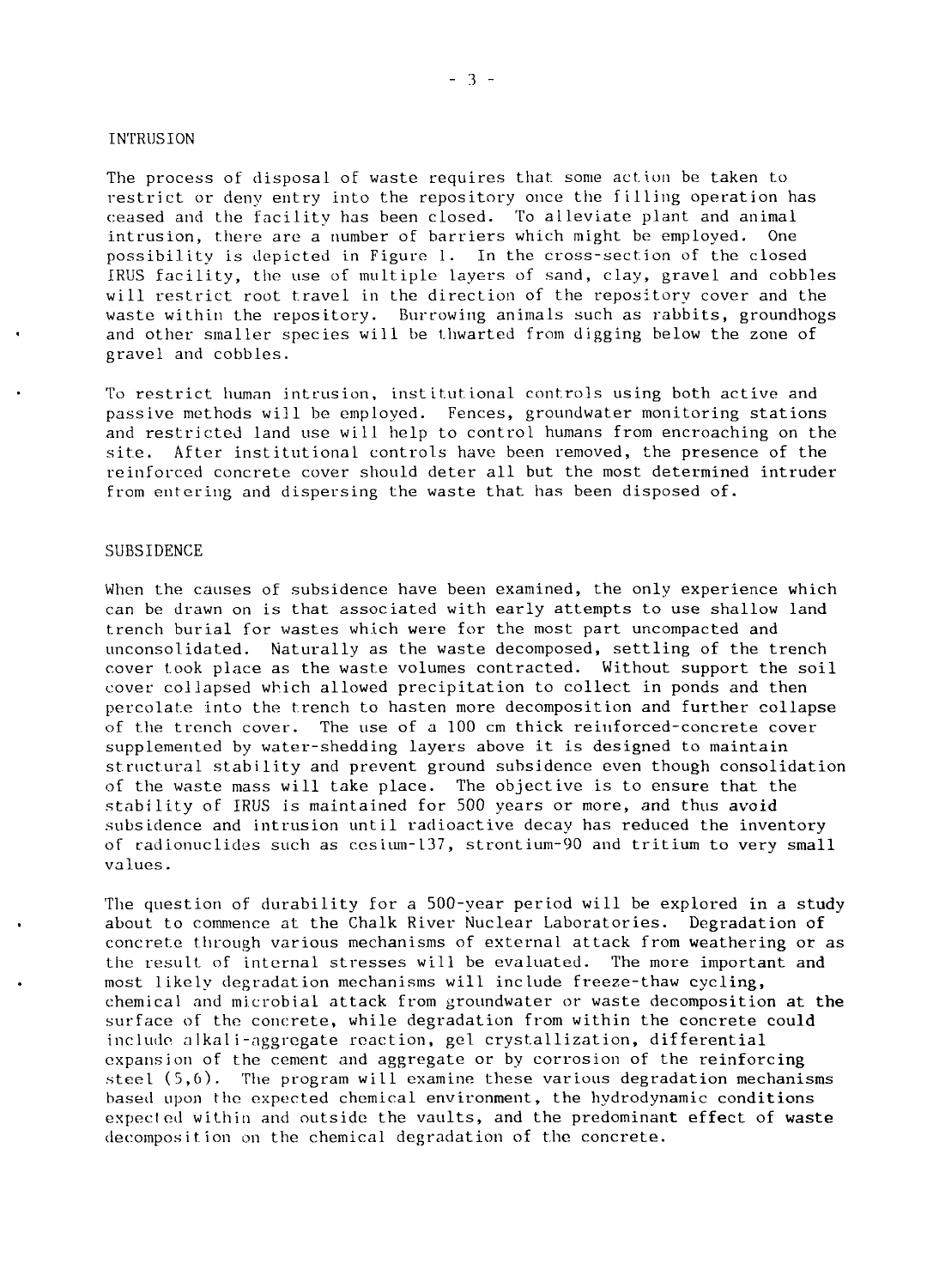The underground environment at Chaik River in which the repository is to be placed is extremely benign. Once the concrete roof is in place, the structure will be covered to a depth sufficient to keep the concrete from freezing. Below the frost line, the temperature remains between 6 and 10°C year round. The free-draining sand in which the repository is to be placed does not retain much water and dissolution of the cement from the concrete mixture will be an extremely slow process. The gruundwater has some carbonate which may weaken the concrete by removal of calcium from the cement paste. Within the repository the low water content expected will inhibit drastic chemistry changes which could alter the integrity of the concrete. Leaching of possible aggressive anions such as sulphates and chlorides from the waste, or production of carbon dioxide from biological processes will be slow. Additives can bo chosen and evaluated to make the concrete more impervious to chemical, attack. The aggregate chosen for the concrete mixture will be evaluated in the program to ensure alkali-aggregate reactions will not take place, and that there will be no differential expansion between the cement paste and the aggregate to degrade the concrete structure. Good engineering practices in design and construction and a quality assurance program will provide additional assurance once the concrete mixture has been specified to predict a durable lifetime of 500 years.

#### WATER MOVEMENT

If we first examine how water can enter IRUS, the engineered below ground disposal facility, then one can appreciate how the research and development programs have evolved and are now focused. The repository has been engineered to keep water out. Thus much of the effort is centred on how the repository will behave as designed, that is, unsaturated with water and under reducing conditions. Under these normal conditions some water will be expected from waste decomposition, but otherwise, the repository which is located above the water table will contain only 1-4 % of saturation levels. Under potential failure conditions, such as might be expected from water infiltrating through the cover, or from flooding as a result of a rising water table, parts of the repository may become saturated. When this happens, the water chemistry will become much more complex, and many interactions will take place as depicted in Figure 2. The addition to the water of decomposition products such as fatty acids, the release of chemicals from the solidified waste forms, changes to the buffering capacity of the soil, and backfill materials placed under and around the waste forms, the corrosion of the waste containers, and the release of calcium-based compounds from the concrete will produce yet to be determined effects on the release and migration of radionuclides from the repository to the surrounding environment.

The current studies in understanding water movement in unsaturated and saturated conditions will supplement information to be gained in evaluating the various buffer and backfill materials which will be used to retain radionuclides released from the various wastes to be placed in the repository. Of primary interest is to determine how water will move within the closed repository during unsaturated conditions, how water will be transported as the conditions dictate a move toward saturation, and **how** the water chemistry will affect the performance of the backfill and buffer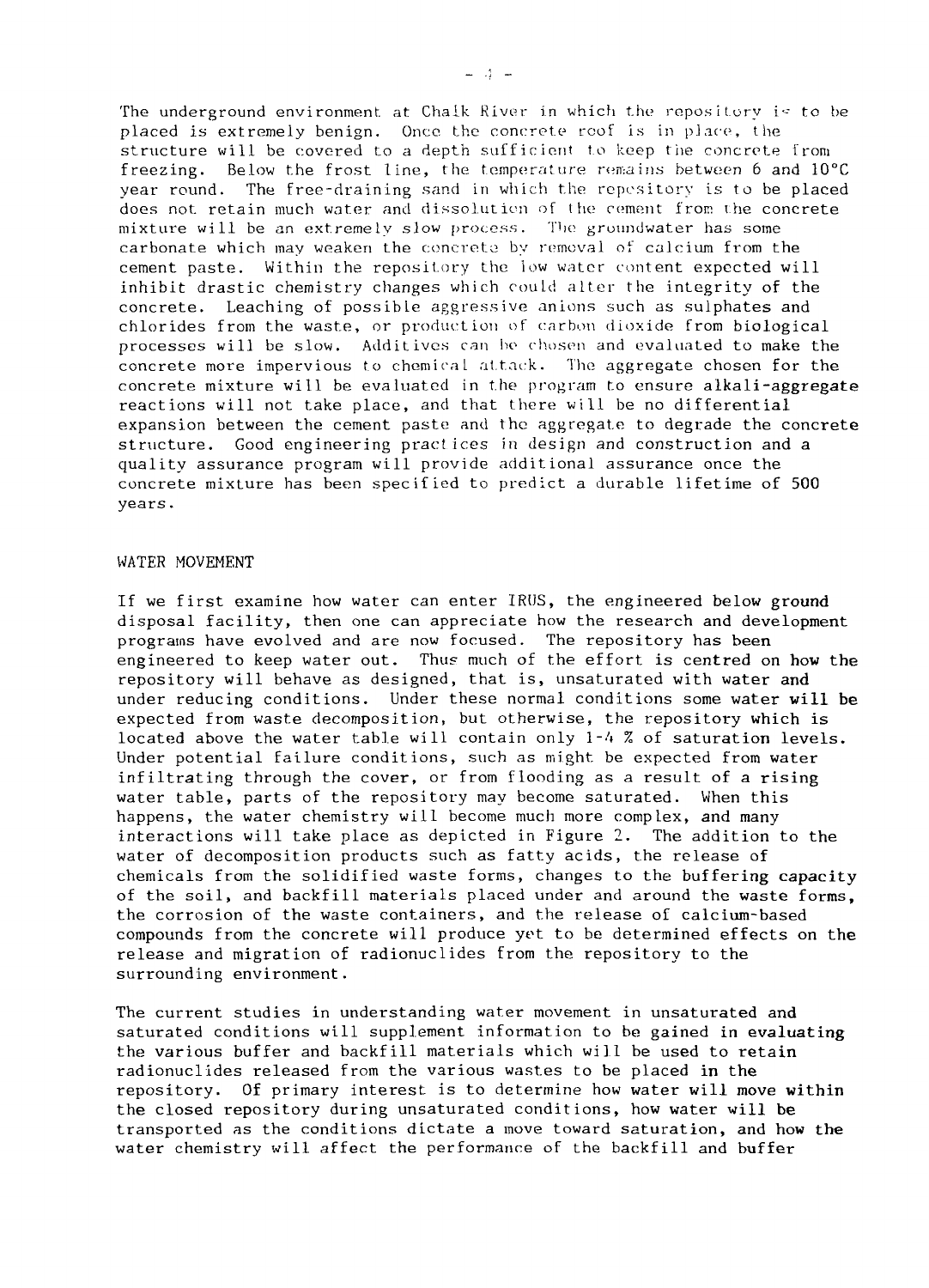

Figure 2. Possible Physical and Chemical Effects on the Repository Environment with Water Uptake and Movement in the Repository.

 $\ddot{\phantom{a}}$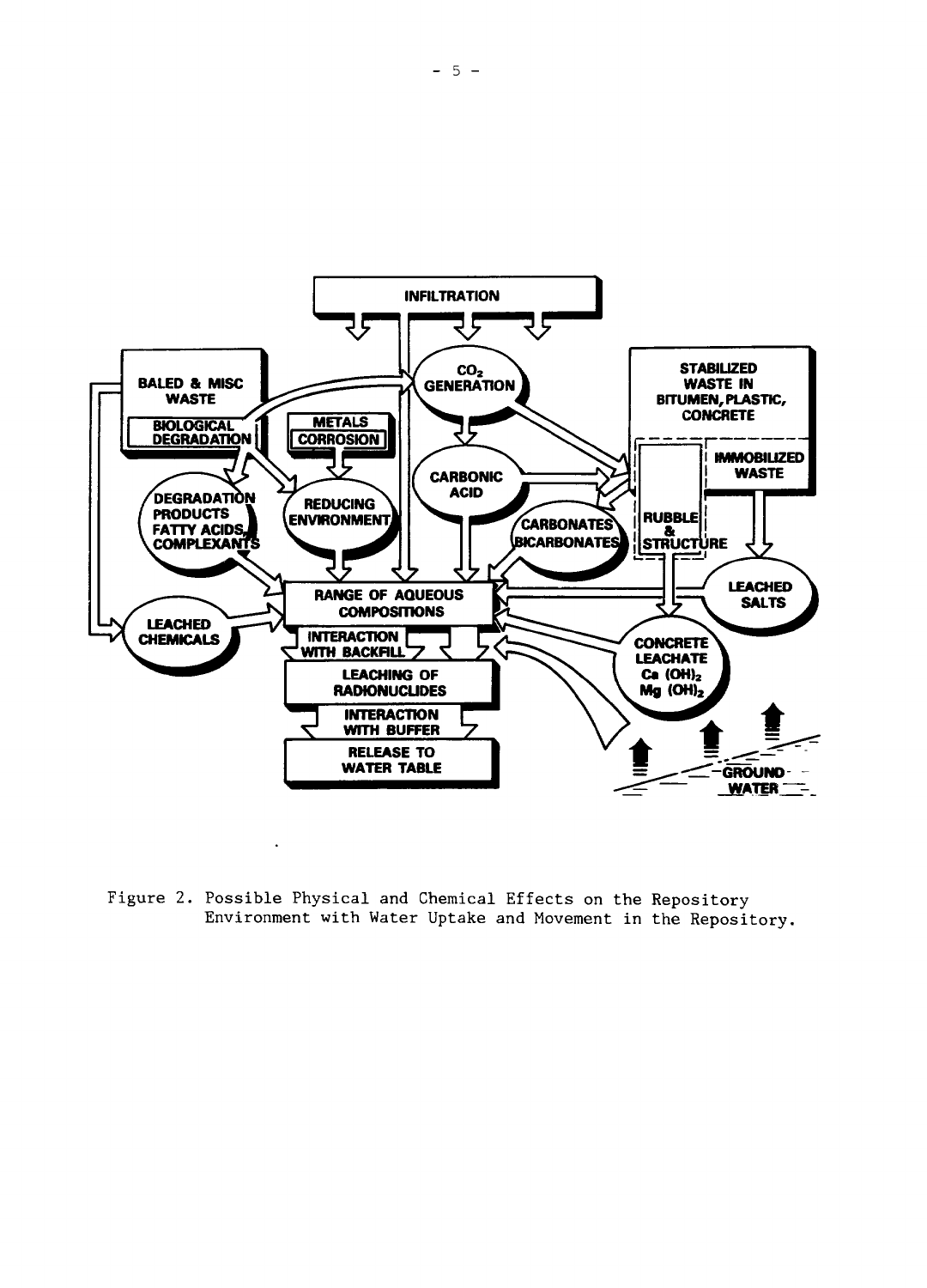materials. The determination of the various rate controlling steps is important to establish the effectiveness of the engineered barriers to retain radionuclides and to be able to predict lifetimes of the various components used to retard radionuclide releases.

Some of the experiments underway include measurements of diffusion coefficients of water through various combinations of backfill and buffer materials, using gamma scanning techniques on prepared columns of initially dry materials or using pressure plate apparatus for materials containing higher amounts of water. Other experiments involving measurements of ion depletion of the candidate materials is helping to evaluate the rate of deterioration of the materials under different chemistry conditions.

#### RADIONUCLIDE MIGRATION

The major purpose of putting engineered barriers in place is to restrict the transfer of radionuclides to the environment from the repository. When there is no water flow through a repository, then transport under saturated or unsaturated conditions is dominated by diffusion processes. As the water content diminishes, the diffusion rates should become lower, since the water in the pores between granular particles becomes discontinuous. A number of experiments involving the measurement of the dispersion coefficients of various isotopes (7) indicates such a trend. The experiments are continuing at intermediate levels of saturation and at the much lower levels (l to 4 % saturation) of unsaturated conditions expected in the closed repository. The experiments are composed of closed cells in which half contains the mixture of buffer material with the water phase doped with radionuclides. A similar mixture without the added radionuclides is placed in contact with the traced mixture (Figure 3). Then over periods of time the cell is counted using non-destructive scanning equipment to yield typical results shown in Figure 4 where normalized concentrations are plotted as a function of axial distance and time. From the expression provided in Figure 3, the dispersion coefficient,  $D_{\rm g}$  can be calculated for a given radionuclide as a function of the water content and the buffer composition.

Experiments, which are being performed in concert with the effect of chemical environment on the aging of buffer and backfill materials, are examining the ability of these candidate materials to adsorb or retain radionuclides. The presence of a high concentration of cations in the van" water could diminish the ability of the materials to selectively retain radionuclides. This could, if the effect were known, be corrected for instance, by increasing the thickness of the buffer material to compensate for lower retention capacity of the buffer material.

In performing measurements of the leach rates of radionuclides from various matrices, present leach tests such as the ANS 16.1 (8) provide researchers with a tool to compare the performance of various matrices in solidifying a particular waste or to establish optimum processing conditions to yield a consistently high quality product. The leach results from these tests also generate a conservative release rate which can be used in performance assessment models to predict the radiation dose in various intruder scenarios (9). To develop more realistic and thus less conservative release data, several experiments were designed using bench scale lysimeters to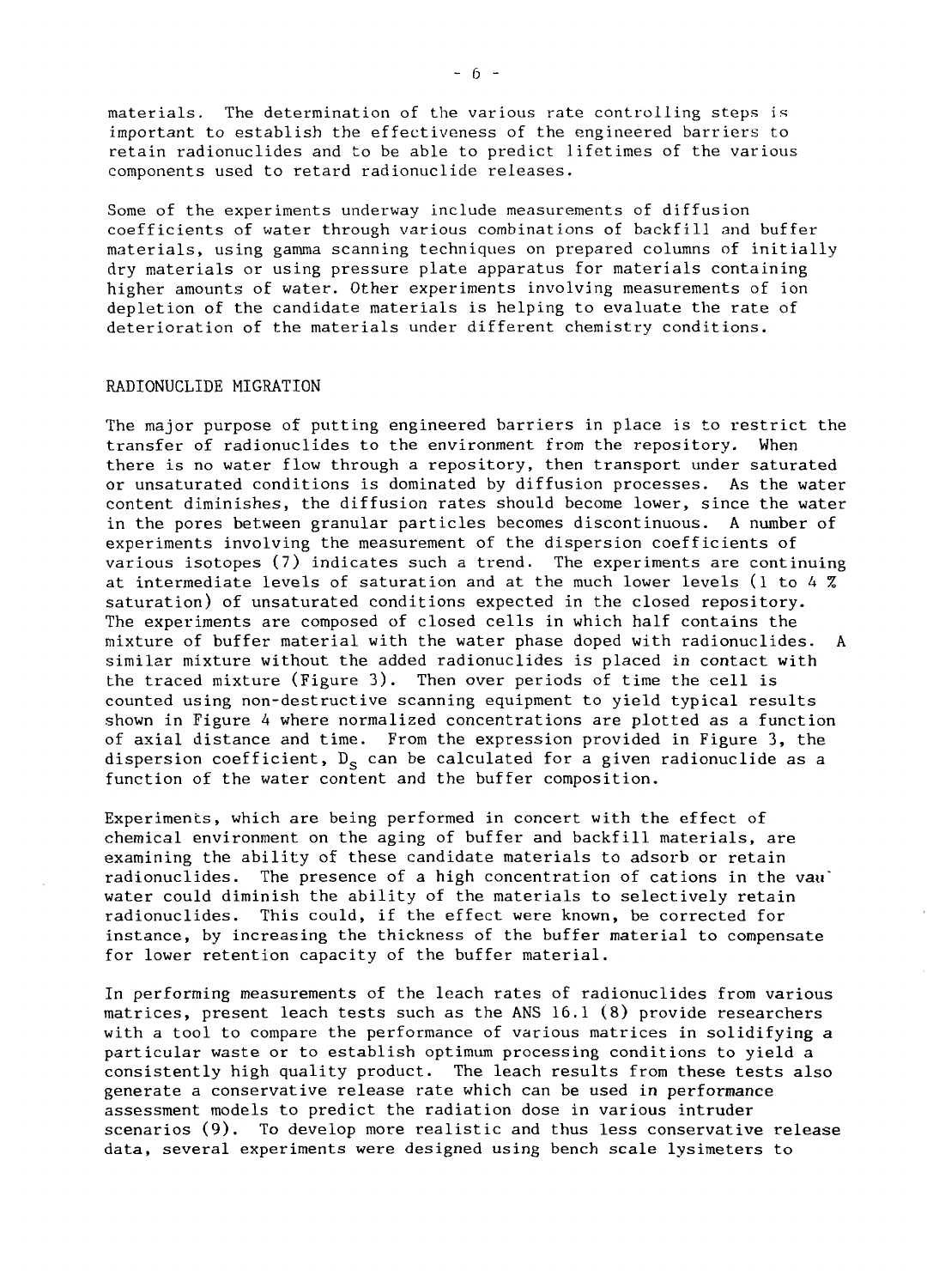

Figure 3. Diffusion Experiment for Saturated and Unsaturated Candidate Backfill Materials.



**MOVEMENT OF Sr-85 WITH TIME IN A SAND-CLAY MIXTURE**

Figure 4. Diffusion of Sr-85 Through a Compacted 5 wt% Clay-Sand Mixture.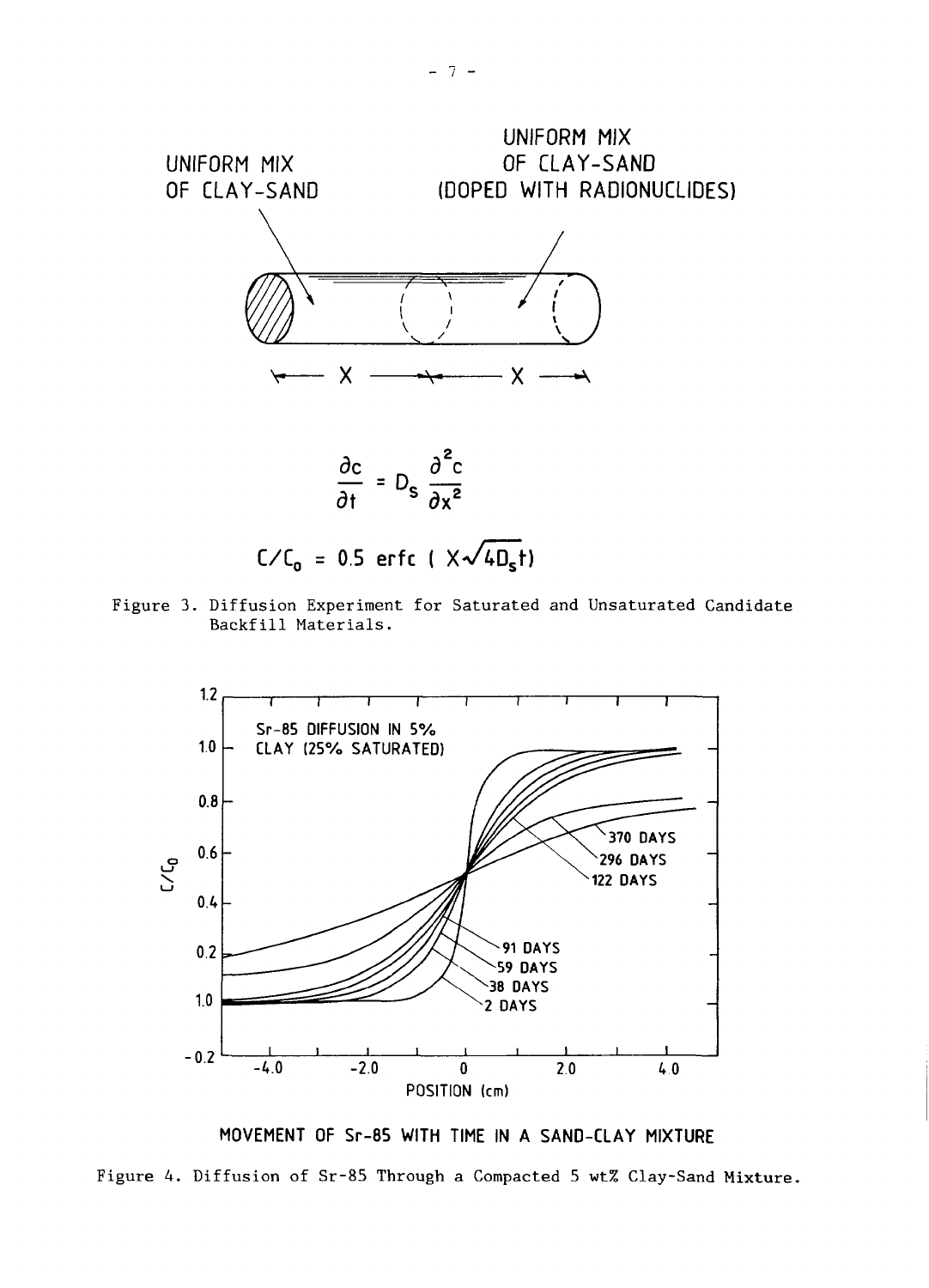evaluate a range of variables representing potential real vault conditions. Among the variables chosen for evaluation were the type of backfill/buffer material, the type of waste form, the influence of different groundwater chemistries and whether or not the Ivsimeter was saturated or unsaturated. Some of the preliminary results of the test program indicate there is a significant reduction in the release rate from fhe waste form and when combined with the buffer material the migration of sone radionuclides is quite low (10). These studies are continuing, to establish the impact of unsaturated conditions, and the effect of water movement through the lysimeters by infiltration or flooding.

In addition to these bench scale studies, large field scale lysimeters are nearing completion and these will be used for long term verification studies of repository performance in the expected, normal closed environment, as well as the potential failure conditions of infiltration and flooding. As well as attempting to mimic failure modes, the lysimeters will be used to measure tritium movement, to evaluate moisture barriers to be placed over the concrete cover, to use the information gained from observation of radionuclide movement under different water contents, to improve and refine the performance assessment models, and to gain a better understanding of the interaction of all the barriers when they are exposed as a system to changes in environment resulting from waste decomposition, container corrosion, and the addition of chemicals released from the waste.

From sensitivity analyses performed with COSMOS, the performance assessment model developed at AECL (9), long-lived radionuclides such as carbon-14, technetium-99, and iodine-129 in the long term appear to be the major potential contributors to accumulated doses in intruder scenarios. The degree of conservatism in the assessment is difficult to evaluate because of the uncertainties both in the source terms and in the behaviour of these anionic species in disposal environments. Programs are underway to better characterize wastes destined for IRUS, to develop scaling factors for radionuclides, and to investigate the mobility of anionic species within the expected and failure conditions which were outlined above. The interactions of anionic species with barrier materials or selected additives to the buffer zone could greatly assist in lowering the release of these species from the repository and reduce the predicted dose to the inadvertent intruder. Thus some of the experiments described above will be performed with the long-lived radionuclides to establish diffusion coefficients and retardation factors to improve the present input values to the performance assessment code.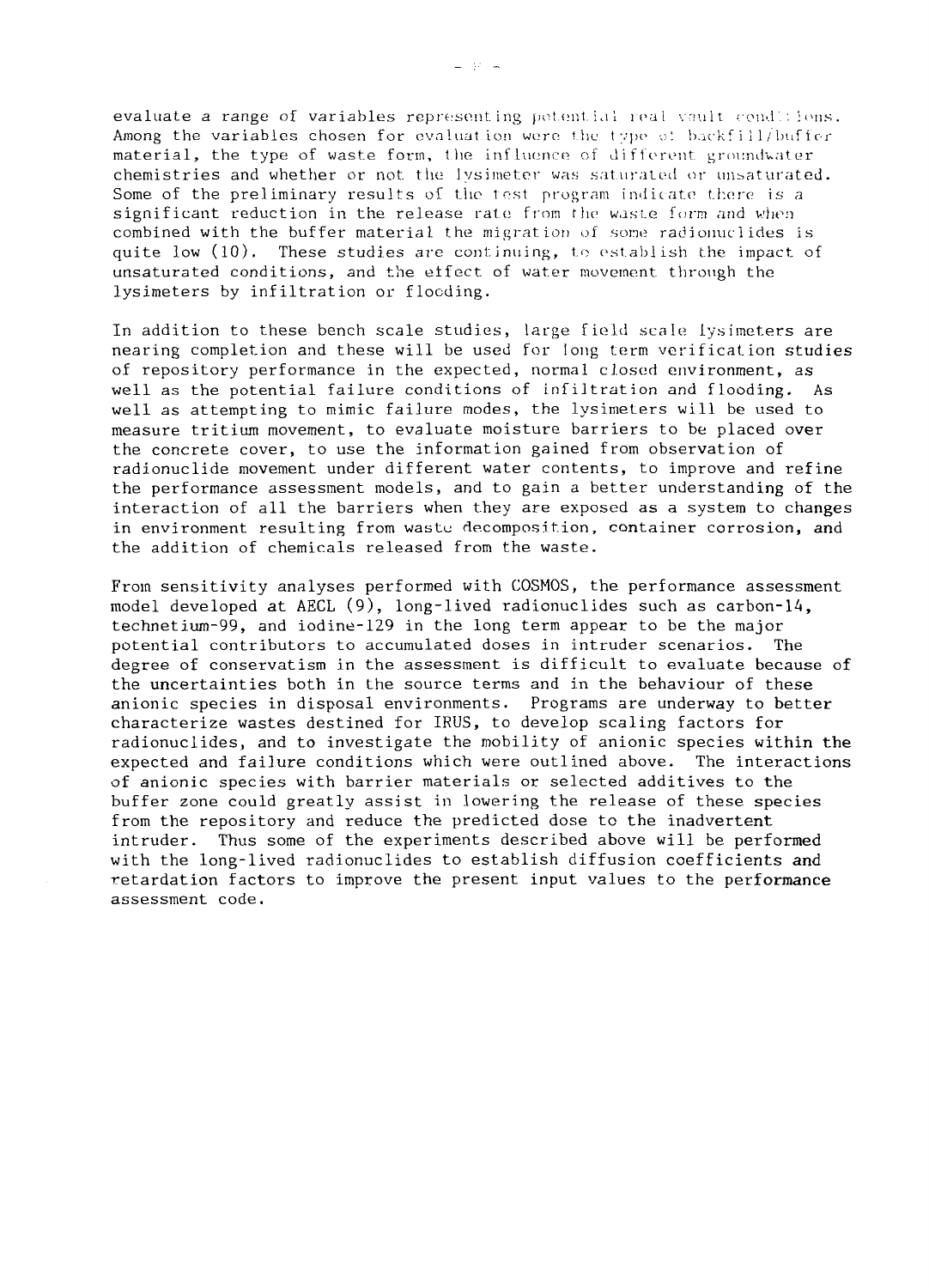#### **SUMMARY**

There are major differences between current shallow land burial and proposed engineered disposal systems. Engineered disposal systems offer enhanced protection from intrusion and the virtual elimination of subsidence by the use of a cover of thick reinforced concrete. Engineered disposal systems also will restrict water contact to a much greater extent than is possible with shallow land burial, and by minimizing water movement, radionuclide migration can be greatly diminished. Major research and development programs are underway at the Chalk River Nuclear Laboratories to improve our understanding and to assist the safety assessment analysis of low-level radioactive waste disposal.

We recognize that there is a sparsity of data on concrete durability, and a program is underway to establish the main mechanisms for concrete failure and to determine the rate at which concrete can be expected to fail over a period of at least 500 years when concrete is used as the major barrier to water movement and intrusion from plants, animals and humans.

The present leaching techniques provide conservative estimates for releases of radionuclides from waste forms. Under the expected normal conditions for disposal in engineered facilities, the water pathways will be severely restricted which will result in an unsaturated state. Thus, effort is being spent to establish a release term based on disposal in unsaturated conditions. As well, there is a need to develop an understanding of how radionuclides will migrate in an unsaturated zone, particularly for anionic species which are generally acknowledged to be highly mobile and to use this knowledge in developing better models for performance assessment codes.

The changes with time to wastes placed in a disposal facility, and how the physical and chemical alterations will influence release and migration within the repository are being examined, particularly to evaluate the possible changes in barrier performance as waste decomposes within the repository, containers corrode, and releases of chemicals from concrete and waste takes place.

Finally, while a large amount of effort has taken place in examining barriers on an individual basis, work is now progressing to assess the multiple barriers as a system. The use of both bench- and field-scale lysimeters will attempt to simulate both normal and potential failure conditions of a below ground vault to generate sufficient data that will improve our capabilities to predict future consequences of siting low-level radioactive waste repositories.

#### REFERENCES

1. D.G. Hardy, D.F. Dixon, "The Transition from Storage to Permanent Disposal of Low- and Intermediate-Level Wastes at the Chalk River Nuclear Laboratories", Atomic Energy of Canada Limited Report, AECL-8728, March 1985.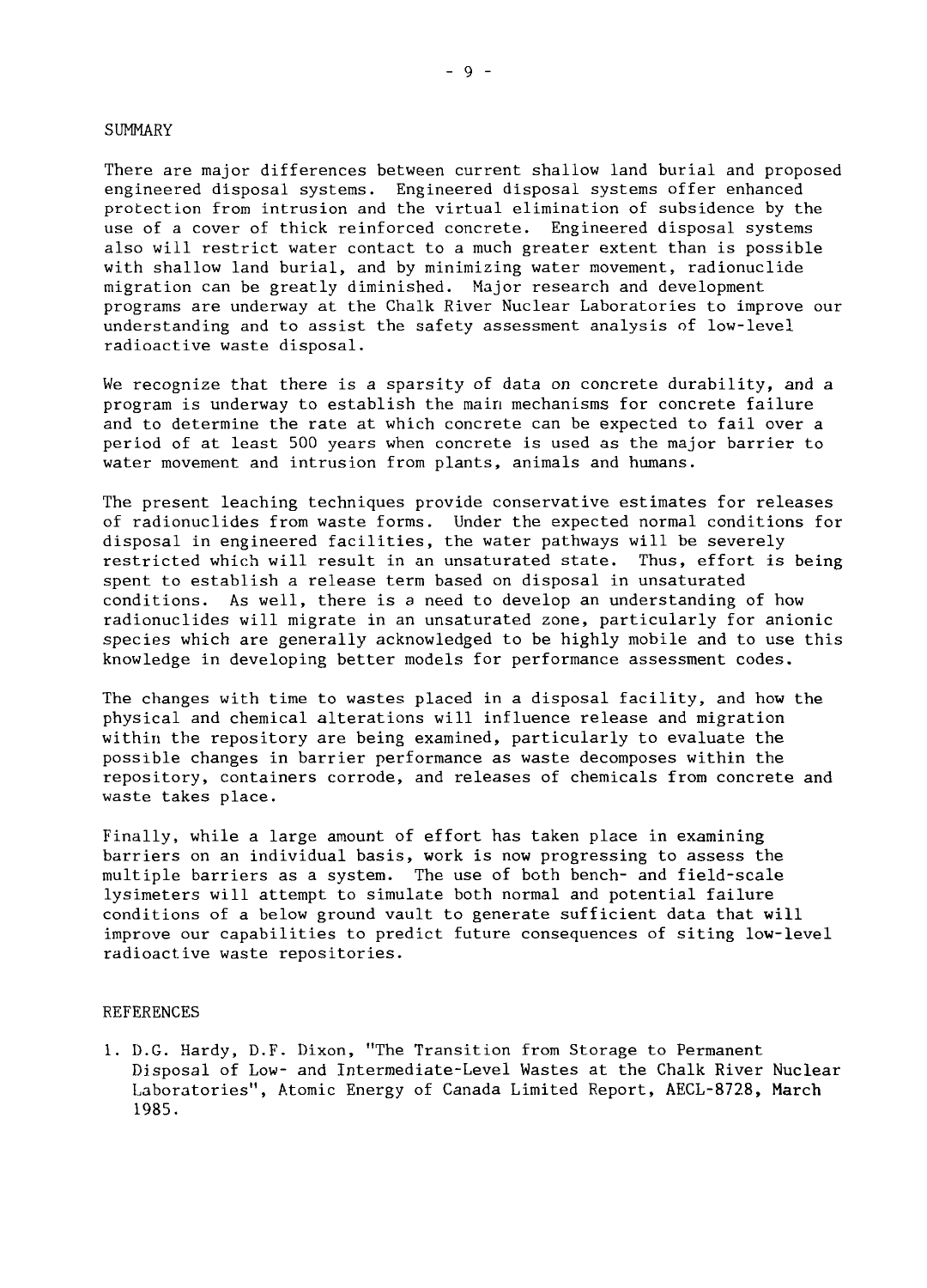- 2. D.G. Hardy, D.F. Dixon, "Safety and Cost Assessments for Disposal in a Prototype Shallow Land Burial Facility", Atomic Energy of Canada Limited Report AECL-9229, September 1986.
- 3. R.W.D. Killey, J.S. Devgun, "Hydrogeologic Studies for CRNL's Proposed Shallow Land Burial Site", Atomic Energy of Canada Limited Report AECL-9345, September 1986.
- 4. D.F. Dixon, "Strategy for the Disposal of Low- and Intermediate-Level Radwastes in Canada", Atomic Energy of Canada Limited Report, AECL-7439, June 1981.
- 5. A. Aitkinson, J.A. Hearne, "An Assessment of the Long-Term Durability of Concrete in Radioactive Waste Repositories", United Kingdom Atomic Energy Authority Report, AERE-R 11465, October 1984.
- 6. M.D. Otis, "Safety Assessment of Alternatives to Shallow Land Burial of Low Level Radioactive Waste: Volume 1. Failure Analysis of Engineered Barriers", Idaho National Engineering Laboratory Report EGG-2465, also NUREG/CR-4701, August 1986.
- 7. L.P. Buckley, "Waste Packages and Engineered Barriers for the Chalk River Nuclear Laboratories' Disposal Program", Atomic Energy of Canada Limited Report, AECL-8853, July 1985.
- 8. American Nuclear Society, "Measurement of the Leachability of Solidified Low-Level Radioactive Wastes", prepared by the ANS Standards Committee, Working Group ANS 15.1, June 1985.
- 9. R.G. Jarvis, R.Y. Adam, C.I. Bretzlaff, J-M. Laurens, S.R. Wilkinson, "The COSMOS-S/D Assessment Code Complex for a SLB Repository at CRNL", Atomic Energy of Canada Limited Report, AECL-9350, September 1986.
- 10. L.P. Buckley, N.B. Tosello, B.L. Woods, "Leaching Low-Level Radioactive Waste in Simulated Disposal Conditions", presented at the 4th International Hazardous Waste Symposium, Atlanta Georgia, May 3-6, 1987.

 $\bullet$